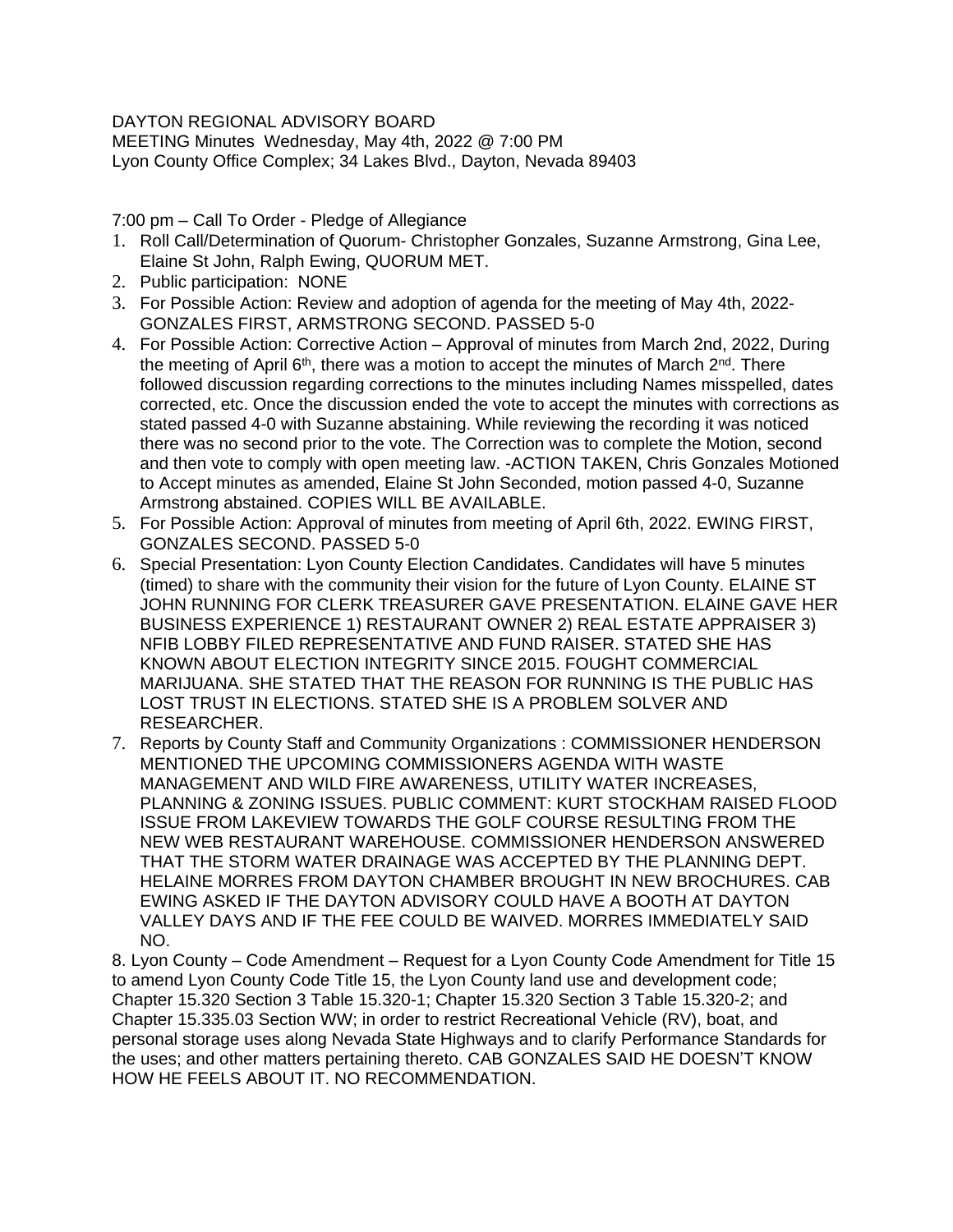CAB ARMSTRONG ASKED IF THEY ARE TALKING ABOUT SQUATTING, IS THAT WHAT THEY ARE TRYING TO GET RID OF? NO RECOMMENDATION.

CAB ST JOHN SAID SHE HAD A STRONG OPINION FROM WHAT SHE HEARD FROM PREVIOUS BOARD MEMBERS AND THAT FOR THE GOOD OF THE PUBLIC, THERE SHOULD BE SUPPORTING DOCUMENTATION AS AN ATTACHMENT SO THAT EVERYONE, INCLUDING THE PUBLIC, CAN EASILY KNOW WHAT IS GOING ON. WHEN SOMETHING LIKE THIS COMES UP, THERE SHOULD BE AN ATTACHMENT. NO RECOMMENDATION.

CAB EWING SAID WHENEVER THERE IS AN AMBIGUOUS THING LIKE THIS ON OUR AGENDA, HE DIDN'T THINK WE CAN VOTE ON SOMETHING LIKE THIS, BUT WE CAN SEND COMMENTS. HE WANTED TO KNOW : DOES THIS AFFECT ESTABLISHED BUSINESSES ON HWY 50, AND WOULD THEY BE GRANDFATHERED IN? WHY WOULDN'T MOBILE PARKS BE INCLUDED? NO RECOMMENDATION.

CHAIR LEE AGREED WE NEED MORE INFORMATION ON HOW IT AFFECTS BUSINESS ON HWY 50. SHE THOUGHT GENERALLY THEY DO GET GRANDFATHERED IN,

PUBLIC COMMENT: NANCY SBRAGIA SAID IT IS NOT PROPERLY PUT ON AGENDA. WHAT IS THE SCOPE? WHAT PRECIPITATED THIS? SHE DIDN'T KNOW WHAT THE SCOPE IS. 1000 FEET IS A LOT OF REAL ESTATE

NO MOTION TAKEN. SUPPORTING ATTACHMENTS WERE REQUESTED TO BE GIVEN TO THE DRAB. COMMENTS WERE DECIDED TO BE SENT.

9) For Possible Action: Lyon County Community Development Department 2020 Master Plan Update – Request to adopt revisions to Chapter 7 – Public Facilities And Services of the 2020 Comprehensive Master Plan update to include above-ground utility corridors as required by Nevada Revised Statutes 278.165. CAB GONZALES FOUND THE ITEM WAS UPDATED THE SAME DAY OF DRAB MEETING. NO RECOMMENDATION.

CAB ARMSTRONG REQUESTED THE DRAB SHOULD BE GIVEN ATTACHMENTS TO ACTION ITEMS. SHE ALSO REQUESTED THE DRAB BE GIVEN TIME TO REVIEW BEFORE MAKING ANY RECOMMENDATIONS, AND FOR THE GOOD FOR THE PUBLIC AS WELL. NO RECOMMENDATION.

CAB ST JOHN HAD NO RECOMMENDATION.

CAB EWING HAD NO RECOMMENDATION.

CHAIR LEE REQUESTED ALL CHANGES TO ABOVE GROUND UTILITIES SHOULD COME TO DRAB BEFORE GOING TO PLANNING. NO RECOMMENDATION.

ATTACHMENTS WERE REQUESTED TO BE GIVEN TO THE DRAB, IN THE FUTURE IN ORDER TO ADVISE, COMMENTS TO BE SENT.

10) For Discussion and Possible Action: Request to have developers include current statistics from NDOT when submitting development plans. (Requested by Gina Lee)

CAB LEE SAID NDOT HAS THE ABILITY TO GIVE CURRENT DATA, DEVELOPERS SHOULD INCLUDE CURRENT STATS ON DEVELOPMENTS WHEN THEY SUBMIT THEIR PLANS. CAB GONZALES DID RESEARCH THAT THE DATA IS AVAILABLE AND WOULD LIKE TO SEE CURRENT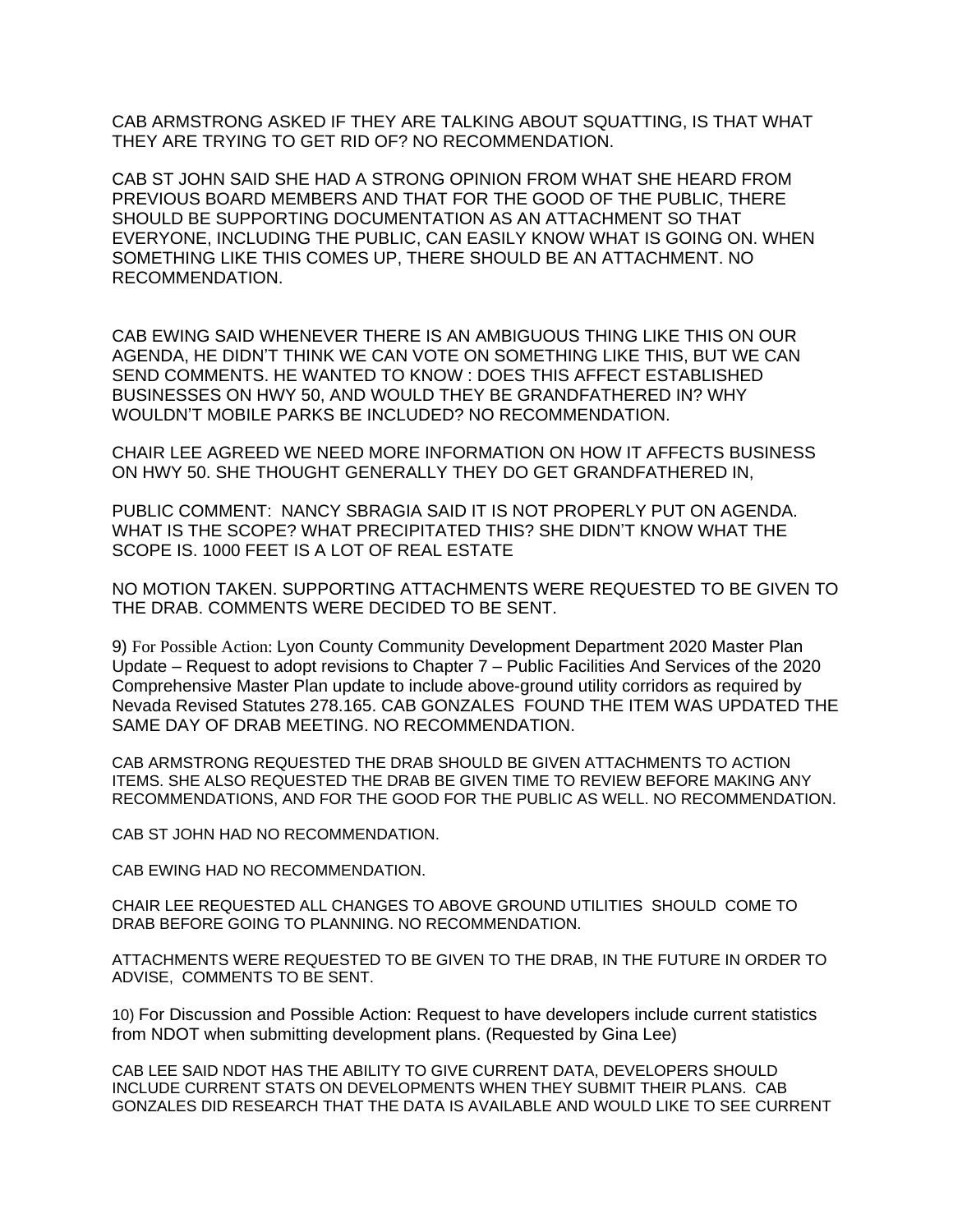DATA FROM THE DEVELOPERS. CAB EWING ASKED WHAT THE PROCESS WAS TO GET THE DATA, AND CHAIR LEE SAID IT WAS A MATTER OF DAYS.

MOTION TO REQUEST ALL DEVELOPERS SHOULD SUPPLY CURRENT ROAD DATA WITH PLANS. CAB EWING MOVED FIRST, CAB ARMSTRONG SECONDED. CARRIED 5-0

CITIZEN JOE SPRAGIA WANTED TO KNOW IF NDOT SAID THEY WERE GOING TO MAKE IT A 6 LANE ROAD FROM SMITHS TO FT. CHURCHILL RD AND PUT IN STOPLIGHTS & CHANGE TO 45 MPH. CHAIR LEE SAID, YES THEY HAD THOSE OPTIONS BUT NOT A 45MPH SPEED LIMIT.

11)For Discussion and Possible Action: Request to have a workshop or training with a representative from the Planning Department present. (Requested by Chris Gonzales) CAB GONZALES WANTED EDUCATION FOR DRAB ON PROPER DOCUMENTATION & BACK UP TRAINING. HE WANTED TO KNOW HOW PLANNING MAKES DECISIONS. HE WANTED TO KNOW WHAT CRITERIA WE NEED TO INCUDE TO PLANNING, AND NOT BASE IT ON A WHIM.

CAB EWING SAID THERE IS NOTHING IN OUR BY-LAWS TO FUNCTION AS A MINI PLANNING COMMISSION, AND FOLLOW THEIR RULES. WE ARE HERE TO SAY WHAT PEOPLE TELL US THEY FEEL ABOUT A SITUATION. HE TOOK EXCEPTION TO THE STATEMENT FROM CAB GONZALES THAT WE MAKE DECISIONS BASED ON A WHIM. WE MAKE CHOICES ON WHAT PEOPLE TELL US & WHAT WE THINK. HE SAID WE MAKE CHOICES ON WHAT PEOPLE TELL US AND WHAT WE THINK. HE DOESN'T SEE ANY REASON FOR THIS TRAINING. WE ARE NOT HERE TO RUBBER STAMP WHAT PLANNING WANTS US TO DO.

CAB ST JOHN SAID SHE SPOKE WITH COMMISSIONER GRAY AND HE SAID OUR ROLE IS TO BE A VOICE OF THE PEOPLE AND OUR VOICE, WE ARE NOT THE PLANNING COMMISSION. SHE AGREED WITH CAB EWING.

CAB ARMSTRONG ASKED GONZALES WHEN THE COMMISSIONERS MAKE THEIR DECISION IF THEY TAKE OUR COMMENTS INTO CONSIDERATION AND MENTIONED THE WASTE MANAGEMENT DECISION AND ASKED HIM IF HE THOUGHT THEY MADE THAT DECISION ON A WHIM WITHOUT INPUT FROM THE PUBLIC? HE SAID NO.

CHAIR LEE SAID WE SEND WHAT OUR REASONS ARE FOR MAKING ANY RECOMMENDATION. SHE MENTIONED THE CHANGE THAT WAS MADE TO DOLLAR GENERAL WAS BASED ON OUR RECOMMENDATIONS. SHE THINKS WE ARE DOING OUR BEST. THE PLANNING COMMISSION CAN TAKE PUBLIC COMMENTS DURING PUBLIC COMMENTS.

NO ACTION WAS TAKEN.

12) For Possible Action: Review of correspondence/email and/or faxes received by the Board. VARIOUS E-MAILS WERE READ. NO PUBLIC COMMENT.

PUBLIC PARTICIPATION - MIKE WORKMAN, WANTED COMMUNITY DEVELOPMENT OR PLANNING TO BE TIME SPECIFIC ON THE AGENDA SO THEY CAN JUMP IN ON ZOOM.

13) CHAIR/MEMBER COMMENTS: CHAIR LEE ADVISED THE NEXT CAB MEETING WILL BE AT THE FIREHOUSE DUE TO EARLY VOTING.

CAB GONZALES ; MENTIONED THE BOARD OF COMMISSIONERS HAD ON THE AGENDA #17A WATER & WASTE RATE INCREASES.

CAB EWING: TWELVE YEARS AGO THERE WAS A SOIL REPROCESSING PLANT THAT CAME TO THE CAB BOARD. HE DUG INTO THE MATERIAL AND SAW THERE WAS CYANIDE IN THE PROCESS WHICH RAISED A CONCERN FOR NEARBY SCHOOLS ETC. CAB ADVISED AGAINST IT BUT IT WAS APPROVED. THERE WAS A LEAK LATER AT THE PLANT. SOMETIMES WE HAVE TO HAVE A DIFFERENT OPINION AND IT PAYS TO REALLY DIG INTO THE FINE PRINT.